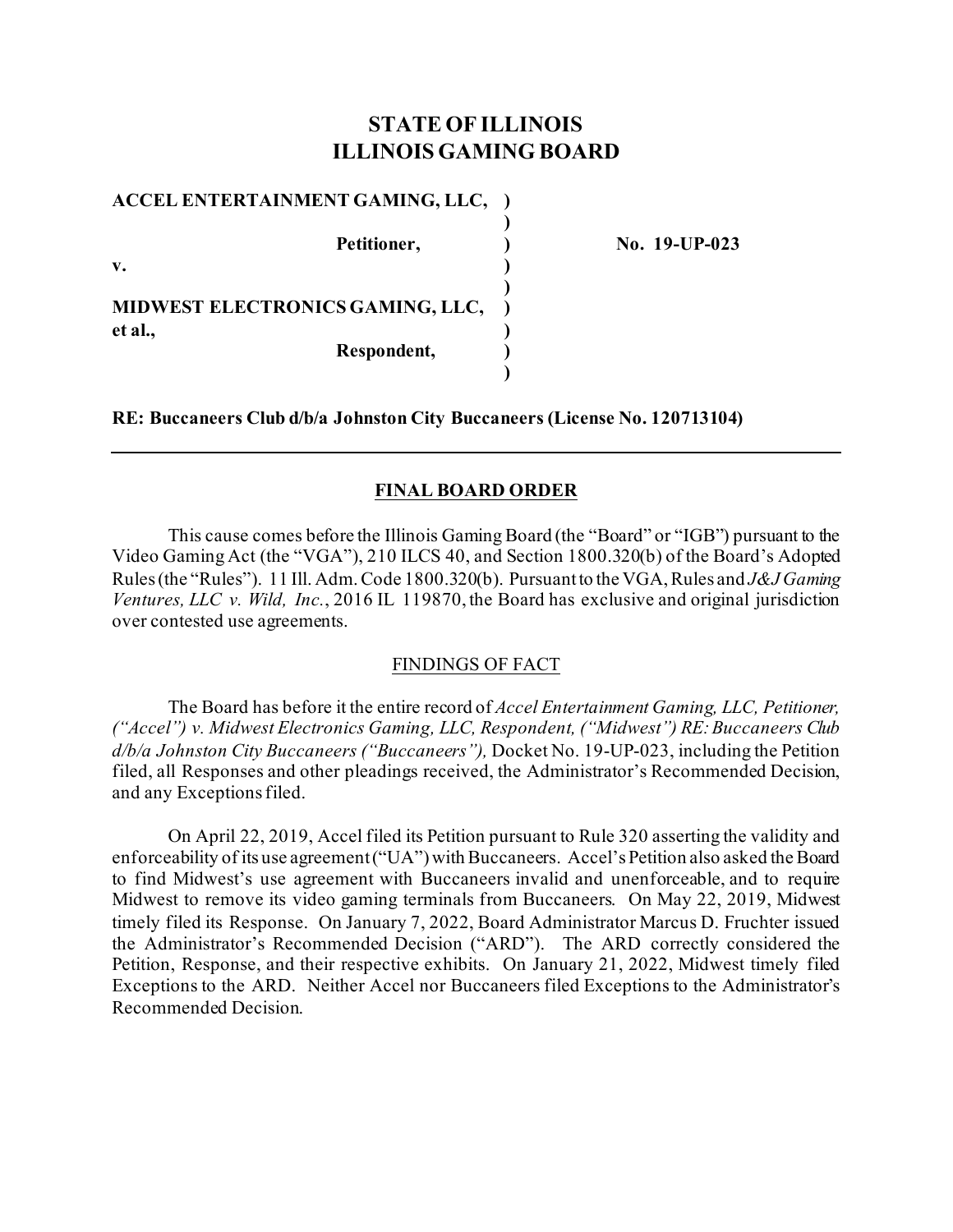### CONCLUSIONS OF LAW

Contrary to the claims in Midwest's Response and Exceptions, the Board has not deprived Midwest of due process, ignored evidence, applied its rules retroactively, or exceeded its jurisdiction. In *Wild*, the Illinois Supreme Court recognized that there is no common law right to profit from gambling, the VGA which legalized video gaming is an exception to the general prohibition on gambling, the Board has original and exclusive jurisdiction over use agreements, and by "legalizing the use of video gaming terminals for commercial gambling purposes, the legislature enacted a comprehensive statutory scheme, *creating rights and duties that have no counterpart in common law or equity.*" *Wild* at ¶ 32 (emphasis added).

The ARD accurately expressed the Board's policy preference to promote a level playing field between licensed establishments and licensed terminal operators in matters of UA renewals and terminations. It also correctly determined the Board's inquiry under Rule  $320(b)(1)(D)$  is whether the renewal provision in the Midwest/Buccaneers UA "poses such obstacles against nonrenewal, or confusion about the procedures for non-renewal, as to constitute an undue burden on the licensed video gaming location that has entered into the provision." 11 Ill. Admin. Code 1800.320(b)(1)(D). The ARD rightly found that, on its face, the non-renewal provision (Paragraph 15) of the Midwest/Buccaneers UA imposes such obstacles against non-renewal as to constitute an undue burden on Buccaneers to terminate under Rule 320(b)(1)(D).

Therefore, after careful review and consideration of the entire record, the Board hereby:

- (1) Adopts the Administrator's Recommended Decision;
- (2) Finds that Accel proved its April 22, 2019 Petition by clear and convincing evidence;
- (3) Orders Midwest to remove its video gaming terminals from Buccaneers within 30 calendar days of the entry of the final Order.

Board Rules do not allow or require any motion or request for reconsideration. This is a final order subject to judicial review under the Administrative Review Law pursuant to 230 ILCS 10/17.1.



## **VOTED THIS THE TENTH DAY OF MARCH, 2022**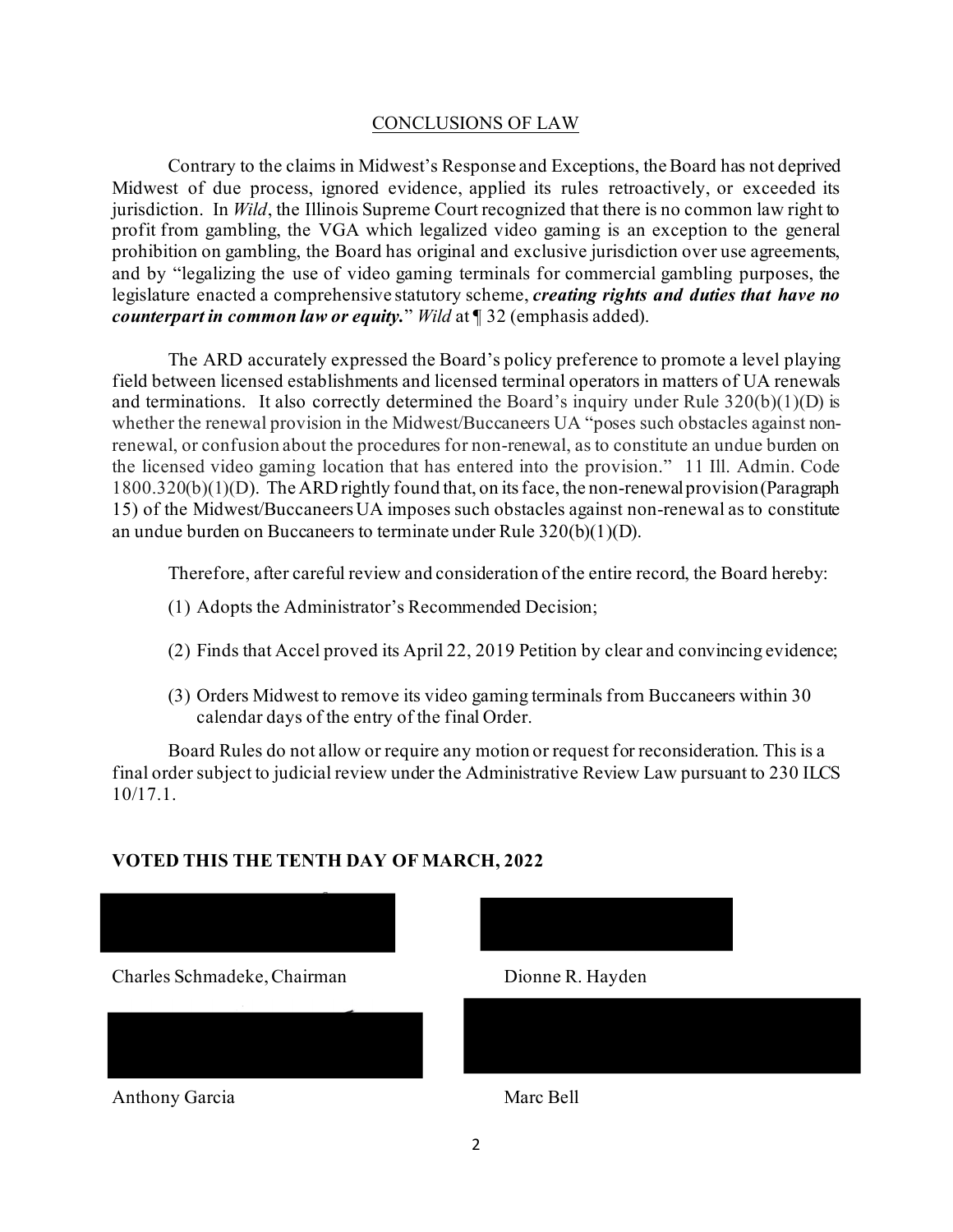The following is a list of all parties of record to *Accel Entertainment Gaming, LLC, Petitioner, ("Accel") v. Midwest Electronics Gaming, LLC, Respondent, ("Midwest") RE: Buccaneers, Inc. d/b/a Buccaneers ("Buccaneers"),* Docket No. 19-UP-023. Pursuant to Board Rules 1800.320(b)(2)(A), 1800.320(b)(12), 1800.320 (b)(13), and 1800.140, this Final Order is being served via e-mail and becomes effective upon such service.

Addresses of the Parties:

Accel Entertainment Gaming, LLC Derek Harmer [DerekH@accelentertainment.com](mailto:DerekH@accelentertainment.com) 140 Tower Road Burr Ridge, IL 60527

Attorney for Accel Entertainment Gaming, LLC Jim Pellum [JimP@accelentertainment.com](mailto:JimP@accelentertainment.com) 140 Tower Road Burr Ridge, IL 60527

Attorney for Midwest Electronics Gaming, LLC Jim Murphy [jmurphy@clarkhill.com](mailto:jmurphy@clarkhill.com) Clark Hill 130 E. Randolph St., 39th Fl. Chicago, IL 60601

Midwest Electronics Gaming, LLC Tim Jones [Tim@Midwest.bz](mailto:Tim@Midwest.bz) 601 N. Main St. Ellsworth, IL 61737

Johnston City Buccaneers c/o [buccaneersclub@frontier.com](mailto:buccaneersclub@frontier.com) 1402 Market Ave Johnston City, IL 62951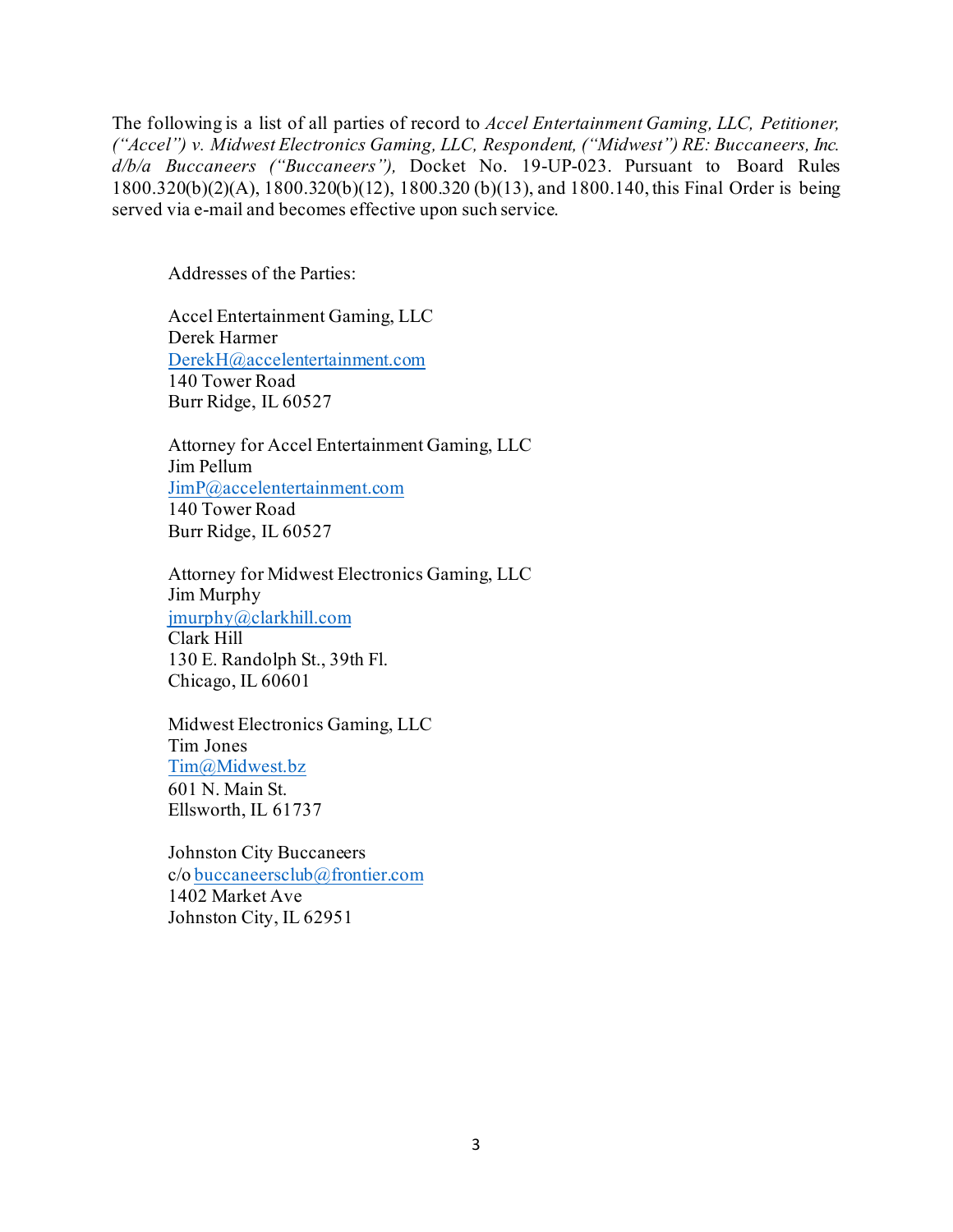# **STATE OF ILLINOIS ILLINOIS GAMING BOARD**

**ACCEL ENTERTAINMENT GAMING, LLC, ) ) ) )** Petitioner, 2010 19-UP-023 **v. ) ) MIDWEST ELECTRONICS GAMING, LLC, ) et al., ) Respondent, ) )** 

**RE: Buccaneers Club d/b/a Johnston City Buccaneers (License No. #120713104)** 

#### **ADMINISTRATOR'S RECOMMENDED DECISION**

This dispute comes before the Illinois Gaming Board (the "Board" or "IGB") under Section 1800.320(b) of the Board's Adopted Rules (the "Rules"). 11 Ill. Adm. Code 1800.320(b). This Recommendation issues under Rule 320(b)(6). 11 Ill. Adm. Code 1800.320(b)(6).

Petitioner Accel Entertainment Gaming, LLC ("Accel") asks the Board to: (1) find that Accel's August 10, 2018 Use Agreement ("UA") with Buccaneers Club d/b/a Johnston City Buccaneers ("Buccaneers") is valid for placement and operation of video gaming terminals ("VGTs"); (2) find that the initial term of Midwest Electronics Gaming, LLC's ("Midwest") UA with Buccaneers ended on May 14, 2019; and (3) require Midwest to remove its VGTs from Buccaneers.

After consideration of the parties' submissions, I recommend the Board grant Accel's Petition and require Midwest to remove its VGTs from Buccaneers within 30 calendar days of the entry of a final Board Order in this matter.

#### **I. JURISDICTION**

The Video Gaming Act (the "VGA") confers jurisdiction and authority upon the Board to supervise all video gaming operations in Illinois. 230 ILCS 40/78; *J&J Gaming Ventures, LLC v. Wild, Inc.*, 2016 IL 119870  $\P$  3, 39-40. The Board has all powers necessary and proper to effectively execute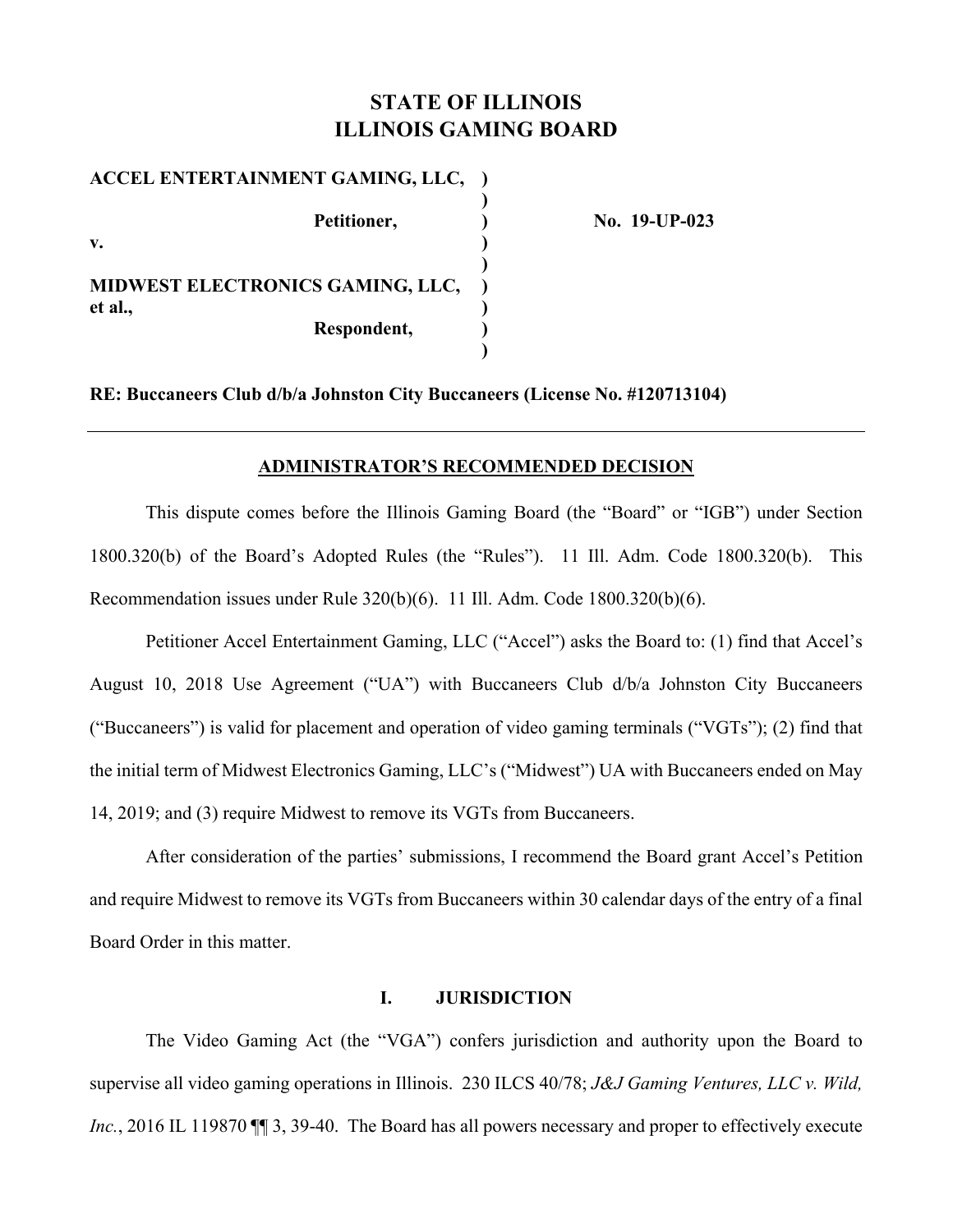the VGA, including authority to adopt regulations for the purpose of administering the VGA and "provide for the prevention of practices detrimental to the public interest and for the best interests of video gaming." *Wild*, 2016 IL 119870 ¶ 3*.* The VGA provides "a comprehensive statutory scheme that vests jurisdiction over video gaming operations" with the Board. *Id.* ¶ 42. "By legalizing the use of video gaming terminals for commercial gambling purposes, the legislature enacted a comprehensive statutory scheme, creating rights and duties that have no counterpart in common law or equity." *Id.* ¶ 32. The Board's broad authority over all aspects of video gaming includes the "exclusive, original jurisdiction" to determine the validity and enforceability over agreements that "purport to control placement and operation of video gaming terminals." *Id*; *see also* 11 Ill. Adm. Code 1800.320(b)(1).

#### **II. RELEVANT BACKGROUND**

On October 2, 2013, location licensee Buccaneers entered into a UA with licensed terminal operator Midwest. The parties' UA gave Midwest the exclusive right to place and operate VGTs in Buccaneers for five years from and after the date of commencement of video gaming at Buccaneers. The UA further provided that it "shall automatically be renewed for a period of five (5) years…unless [Midwest] is notified in writing by [Buccaneers] through the United States Postal Service by certified mail, return receipt requested and such written notice from [Buccaneers] is received by [Midwest] not more than 90 days and not less than 60 days prior to the expiration of the Initial Term of [Buccaneers'] intent to terminate this Agreement." On May 14, 2014, video gaming went live at Buccaneers and the parties' UA commenced. The five-year anniversary of the commencement of video gaming at Buccaneers under the Midwest/Buccaneers UA is May 14, 2019.

The UA imposed certain hurdles for Buccaneers to clear before it could non-renew or terminate the UA and engage a different terminal operator. Specifically, paragraph 15 provided that if Buccaneers notified Midwest of its intent to non-renew because of a competing offer from a different terminal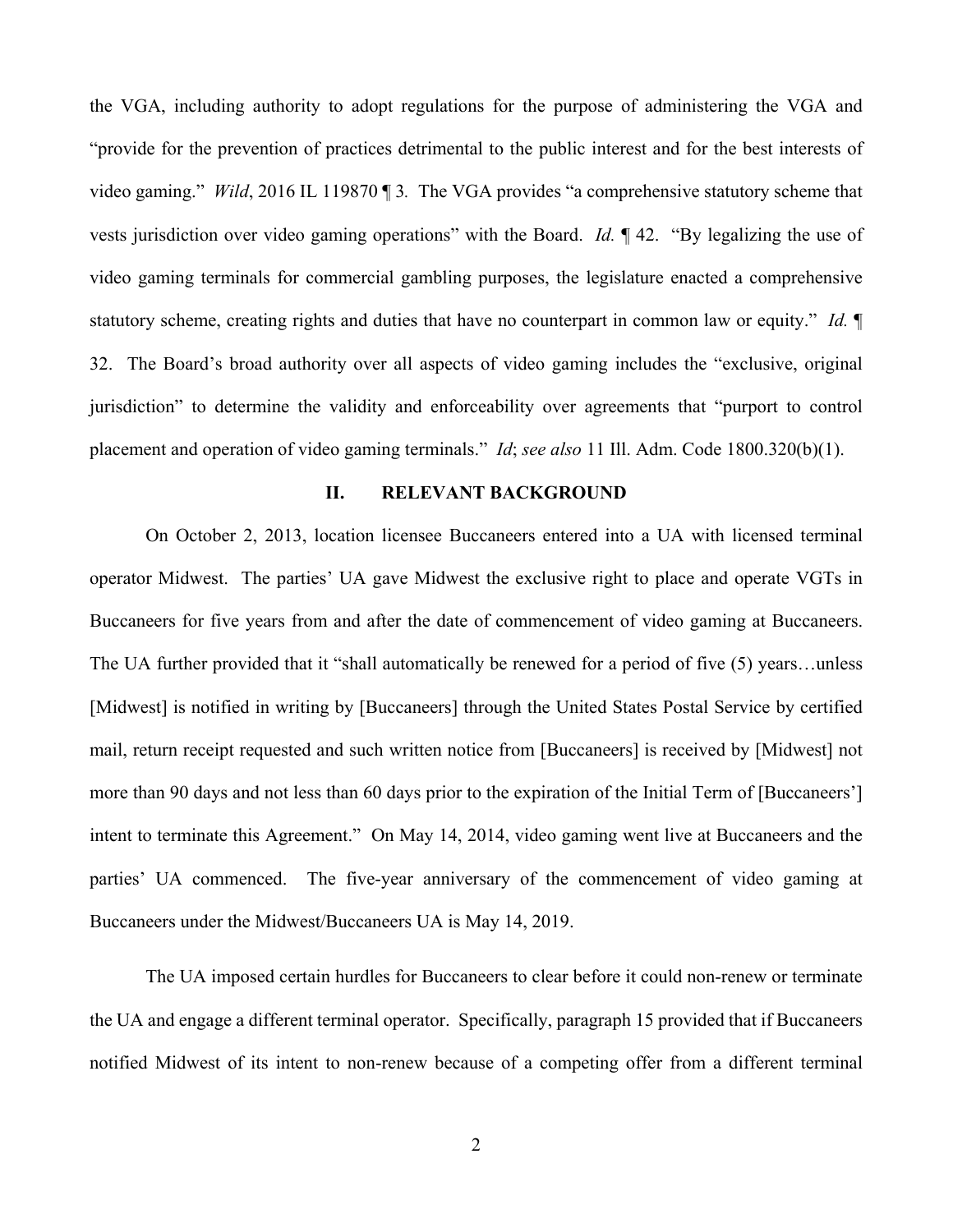operator, Buccaneers "shall provide a complete copy of said written offer," Midwest will have thirty days to match the competing offer and Buccaneers shall withdraw its non-renewal notice.

On August 10, 2018, Accel and Buccaneers signed an agreement to place Accel's VGTs in Buccaneers upon termination of the Midwest/Buccaneers UA. On February 26, 2019, Buccaneers sent notice to Midwest of its intent to terminate and non-renew the Midwest/Buccaneers UA effective May 14, 2019. Midwest received Buccaneers' notice on February 28, 2019. Midwest rejected Buccaneers' notice, asserting that Buccaneers failed to comply with the UA's non-renewal provisions. On or about March 29, 2019, Midwest informed Buccaneers that its February 26, 2019 "letter does not meet the requirements set forth in the Use Agreement…", "failed to abide by [paragraph 15 of the UA] …" and the "Notice of non-renewal is withdrawn and the [UA] will now renew according to its terms." Accel filed this Petition on April 22, 2019.

#### **III. DISCUSSION**

 Accel asserts that Buccaneers properly terminated its UA with Midwest, effective May 14, 2019. Midwest disagrees and responds that: (1) the Board lacks jurisdiction over this matter; (2) Buccaneers failed to properly terminate its agreement with Midwest; and (3) Buccaneers' failure to properly terminate the UA resulted in an automatic renewal of the UA for an additional five-year period through May 14, 2024. The parties' respective arguments are addressed below.

#### **A. Midwest's Jurisdictional Challenge**

Midwest first contends that the Board lacks jurisdiction over this dispute. Midwest is wrong and ignores the Board's exclusive authority to resolve this matter under the VGA, Board Rules, and binding Illinois Supreme Court precedent. Our analysis begins by recognizing the well-settled principle that there is no Illinois common law right to engage in or profit from gambling through contract or otherwise. *E.g., Wild*, 2016 IL 119870 ¶ 26 (internal citations omitted). The VGA, "which legalized the use of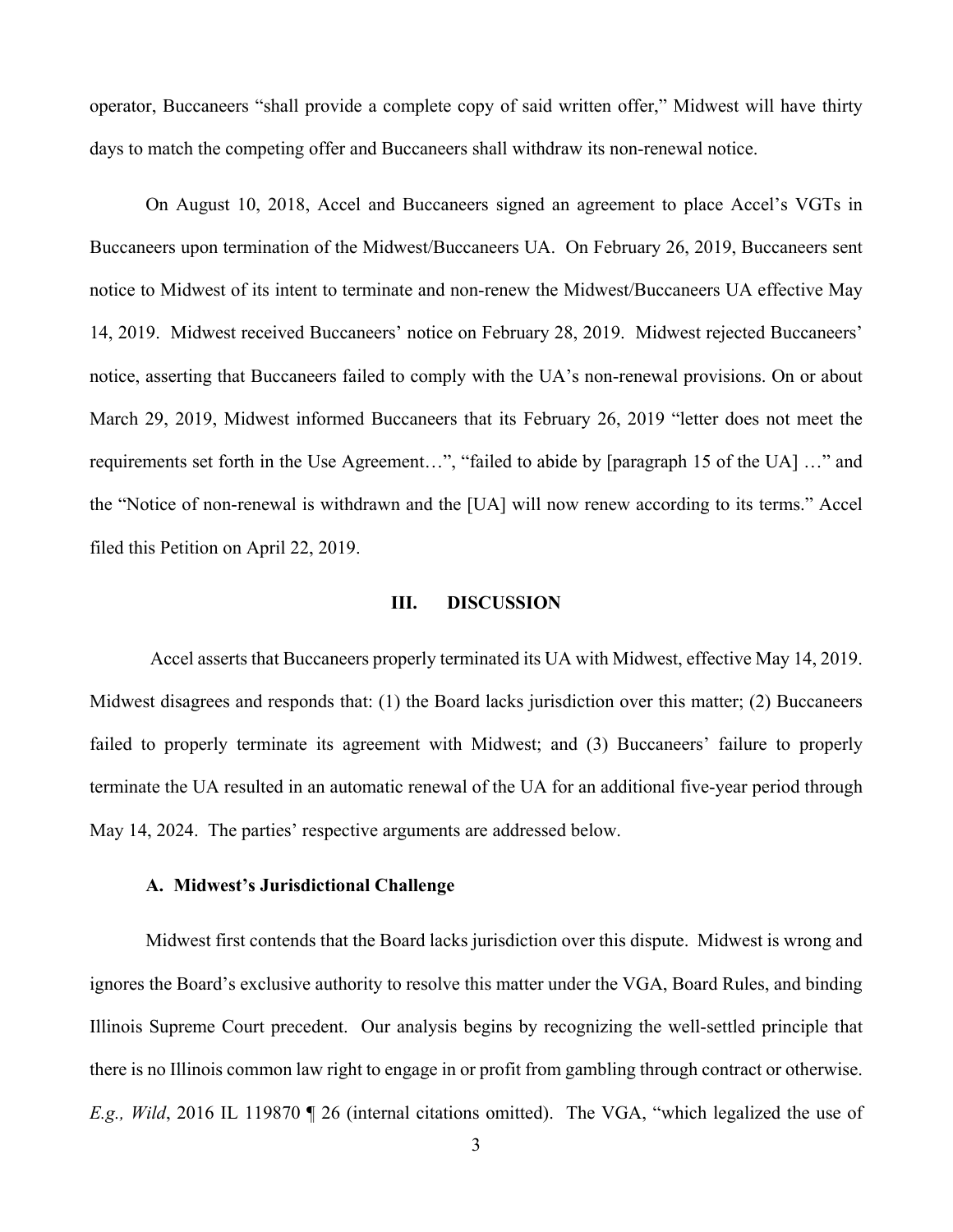video gaming terminals under certain limited circumstances, is an exception to the general prohibition against gambling." *Id*. The Illinois Supreme Court made clear in *Wild* that the Board has exclusive, original jurisdiction to determine the validity and enforceability of any agreements that purport to control placement and operation of VGTs in Illinois. *Id.* ¶ 42.

 VGTs may be placed only in a licensed establishment that has entered into a written "use agreement" with a licensed terminal operator. 230 ILCS 40/25(e). A use agreement is a contract between a licensed terminal operator and a licensed establishment that provides the terms and conditions for placing and operating VGTs at that establishment. 11 Ill. Adm. Code 1800.110. The Board's Rules establish minimum standards for use agreements. 11 Ill. Adm. Code 1800.320. Among other things, and relevant to this dispute, Video Gaming Rule 320(b)(1)(D) expressly provides the Board with the authority to decide whether a renewal provision in a use agreement "poses such obstacles against nonrenewal, or confusion for non-renewal, as to constitute an undue burden" on a licensed establishment. 11 Ill. Adm. Code 1800.320(b)(1)(D). Thus, and contrary to Midwest's assertion, the Board has exclusive jurisdiction to decide this Petition.

#### **B. The Midwest/Buccaneers Use Agreement**

Having disposed of Midwest's jurisdictional challenge, we next address whether the non-renewal provisions of the Midwest/Buccaneers UA constitute an undue burden on Buccaneers under Rule 320(b)(1)(D). The Board expressed a policy preference to promote a level playing field between licensed establishments and licensed terminal operators in matters of UA renewals and terminations when it adopted Rule  $320(b)(1)(D)$ . Rule  $320(b)(1)(D)$  and the policy it articulates flow directly from the Board's statutory authority over video gaming and to issue rules to "prevent practices detrimental to the public interest and promote the best interests of video gaming." 230 ILCS 40/78(a)(3); *cf. Windy City*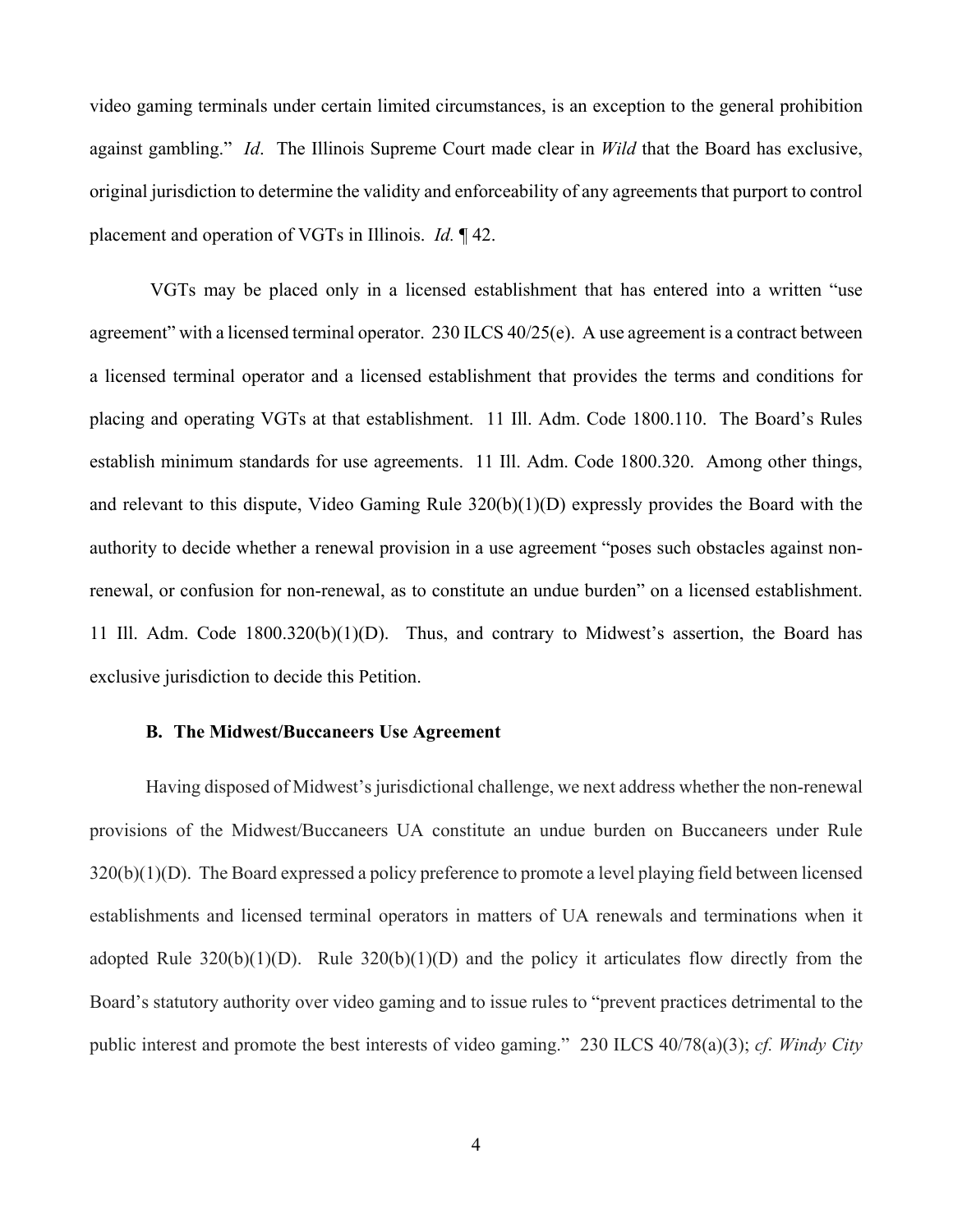*Promotions, LLC v. Illinois Gaming Board,* 87 N.E.3d 915 at 922 (affirming the Board's authority to adopt interpretive rules).

The Board's inquiry under Rule  $320(b)(1)(D)$  is whether the renewal provision in the Midwest/Buccaneers UA "poses such obstacles against non-renewal, or confusion about the procedures for non-renewal, as to constitute an undue burden on the licensed video gaming location that has entered into the provision." 11 Ill. Admin. Code 1800.320(b)(1)(D). First, there is no dispute that Buccaneers delivered its February 26, 2019 non-renewal notice to Midwest "not more than 90 days and not less than 60 days prior" to May 14, 2019 as required by the Midwest/Buccaneers UA. As such, the only dispute here is whether Buccaneers failed to comply with paragraph 15, and if so, whether that failure precludes Buccaneers from terminating the UA. Paragraph 15 states in its entirety:

> In the event that Establishment notifies Terminal Operator that Establishment will not renew this Agreement, at the expiration of its term according to the requirements in Section 14 and such non-renewal is a result of a competing offer from another entity or individual to provide VGTs similar in form or function to the VGTs provided by Terminal Operator, Establishment shall provide a complete copy of said written competing offer that must include all terms (specifically including, but not limited to, game manufacturer, game program version, cabinet specifications, any item(s), game(s) and/or term(s) that are perceived by Establishment to be an improvement as compared to the items, games and terms provided by Terminal Operator, name of proposed new terminal operator and principal owner, name of the person who provided a representative of Establishment with the competing offer, the date a representative of Establishment was initially solicited by a representative of the proposed new terminal operator and the date the competing offer was provided to a representative of Establishment) to Terminal Operator attached to the notice of non-renewal from Establishment. Terminal Operator shall have thirty (30) days from receipt of notice of non-renewal, as per the terms of Section 14, to match the material terms of any competing offer in form and function and Establishment shall withdraw its notice of non-renewal. This Agreement shall continue in full force and effect if Terminal Operator files suit or pursues arbitration to determine the validity of a competing offer received by Terminal Operator.

This paragraph—which Midwest authored—mandates Buccaneers to provide such robust and specific information as to effectively bar Buccaneers' ability to end the parties' UA. Midwest created a labyrinth that trapped Buccaneers in this contract with the above paragraph. Midwest argues that to comply with this provision Buccaneers merely needed to take the "simple step" of identifying "material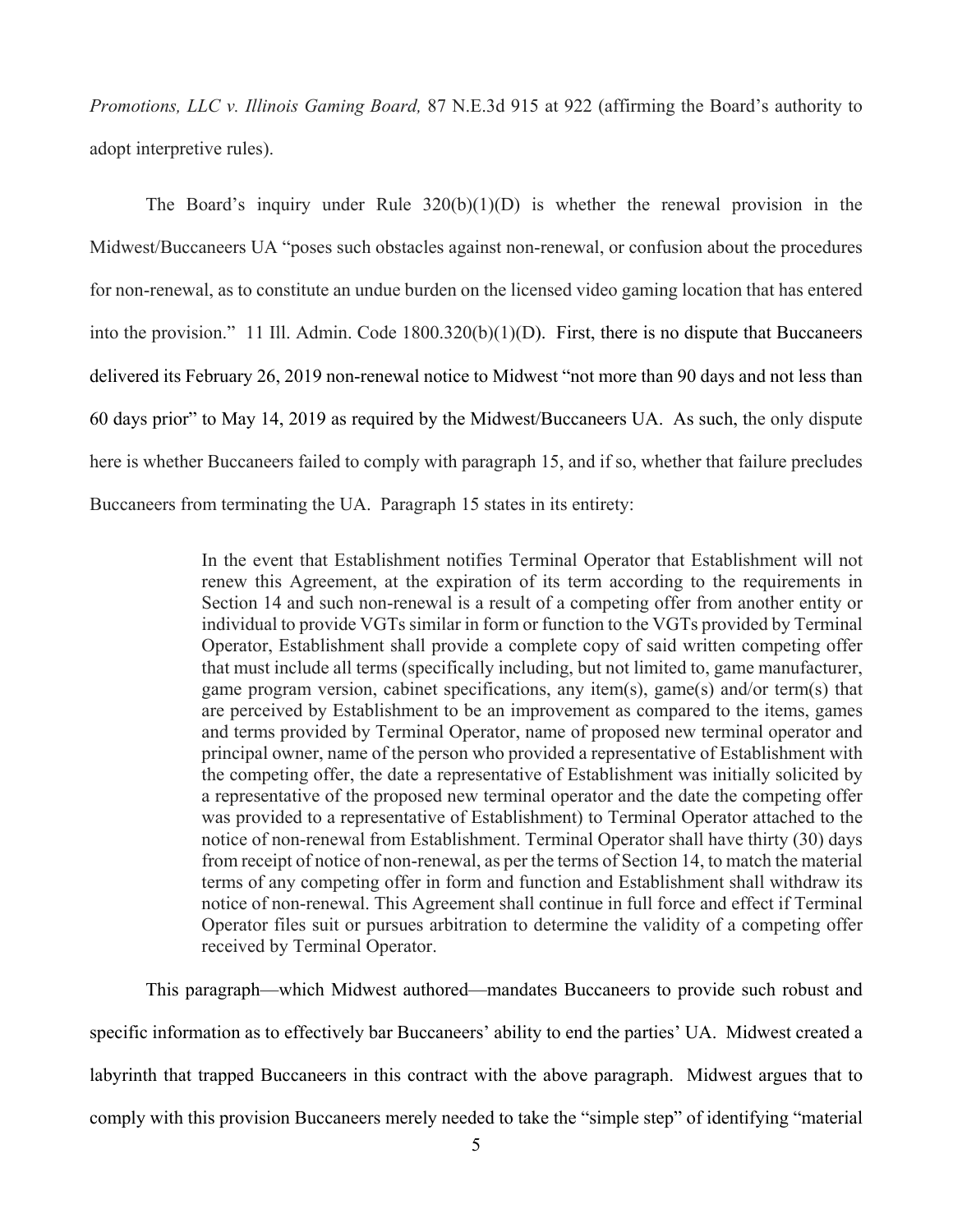terms of any competing offer, and if [Buccaneers] received a competing written offer, send the specific terms…and a copy of that written offer with the notice." (Respondent's Brief, ¶ 4-5.)

However, Buccaneers' path out of this contractual maze is not as simple or straightforward as Midwest portrays. In fact, the UA demands that Buccaneers produce a burdensome list of detailed information for Midwest' approval. Specifically, paragraph 15 provides that in order for Buccaneers to successfully submit a "complete copy of said written competing offer [from Accel]" Buccaneers "must include all terms (specifically including, **but not limited to**, game manufacturer, game program version, cabinet specifications, any item(s), game(s) and/or term(s) that are perceived by Establishment to be an improvement as compared to the items, games and terms provided by Terminal Operator, name of proposed new terminal operator and principal owner, name of the person who provided a representative of Establishment with the competing offer, the date a representative of Establishment was initially solicited by a representative of the proposed new terminal operator and the date the competing offer was provided to a representative of Establishment)…." (Emphasis added.)

The level of unacceptable specificity Buccaneers must provide is almost unattainable even if the Board does not consider the open-ended discretion given Midwest to evaluate the completeness of Buccaneers' termination notice. For example, paragraph 15 requires Buccaneers to identify the date it was solicited by its would-be terminal operator. In other words, if Buccaneers received a call from a potential terminal operator it bears a burden to record the date of the call because at some time in the future *if* Buccaneers wishes to pursue a UA with that terminal operator it is required to provide Midwest with the date of that initial solicitation. Additionally, if Midwest employs the "but not limited to" language in paragraph 15 Midwest could, at its sole discretion, find any copy of a written competing offer deficient. For example, the above requires the date a representative of Buccaneers was initially solicited but does not specify the medium of the solicitation. Midwest, at its sole discretion, could reject Buccaneers' submission of a written competing offer because it failed to include this non-specified piece